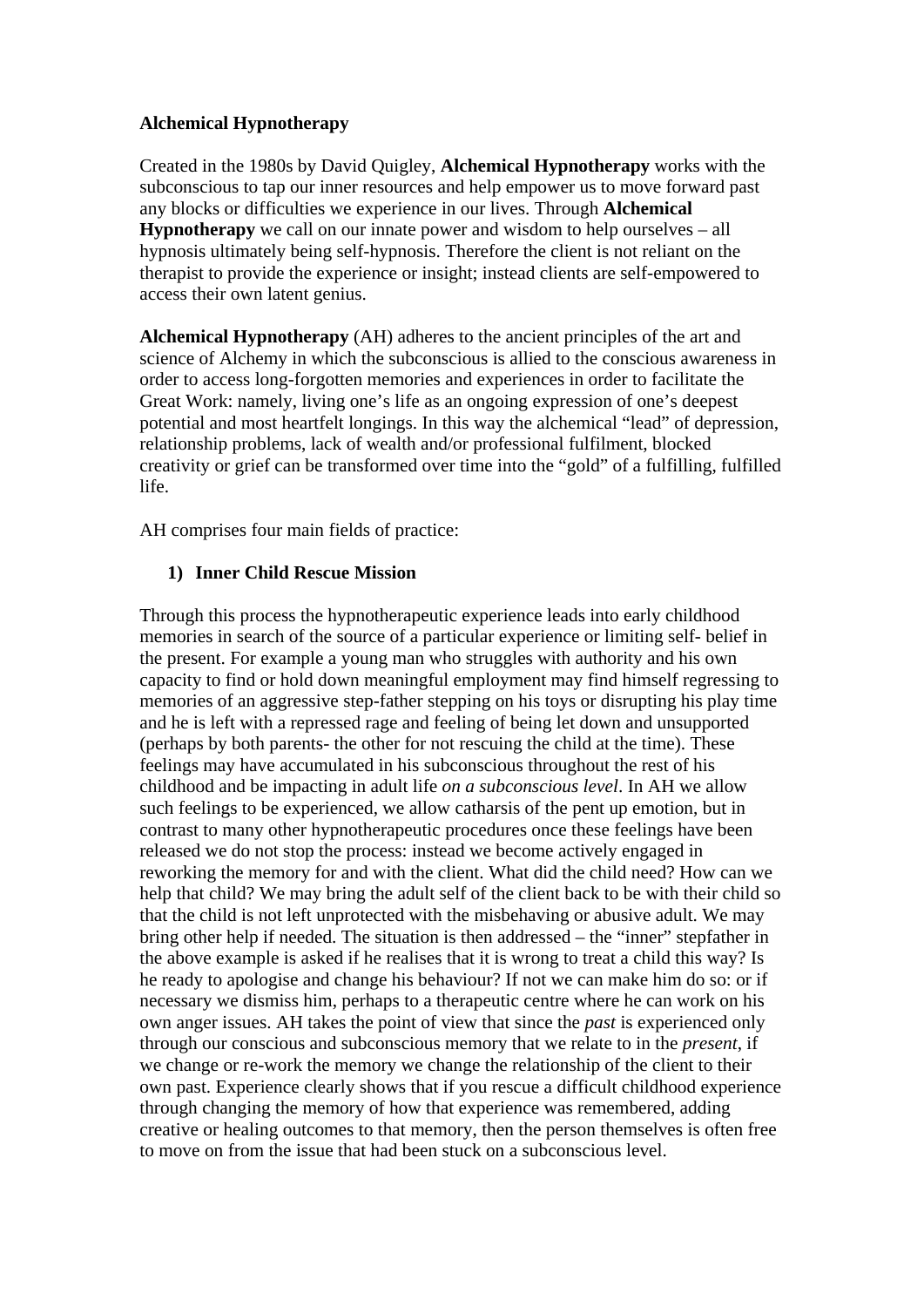## **2) Contacting the Higher Self and Guides.**

AH permits us contact with many guides. The Inner Child is itself a guide; our seven year old child may have very useful information to share with our adult self as to the nature of our emotions and our real needs. Furthermore, we can connect with our Inner Mate. Many people live for the exciting buzz of a new relationship but then falter or fall when the excitement wears off and they are left with another person with whom they are unsure how to connect. Sound familiar? If so the capacity to build a relationship with our Inner Mate may prove a revelation. The Inner Mate (an experientially real figure corresponding to the Jungian archetypes of Anima and Animus) can help us intuit our true relationship needs and provide us with invaluable information for our intimate relationships. Along with the Inner Child and the Inner Mate we also have Inner Parents: to the extent that our own parents have failed us at times or are no longer with us through death or relocation we can develop relationships with internal archetypes. If a parent has been abusive or damaged and we wish to experience a different kind of parenting the Inner Parent can offer this, without in any way negating the service our actual parents have accomplished in bringing us into the world and doing their best for us. AH sees no value in dismissing our own parents and going off to fairyland. Our own parents are acknowledged for what they have done even as we continue to acknowledge that there are further archetypal resources for us to tap into should we require a deepening of our experience.

Other than these figures AH opens us to the possibility of many others who can assist us: the Inner Healer, Inner Artist and Inner Teacher, animal powers and/or totems- to name a few examples. The most important of these figures and the one that enables us to assess the truth and potential of all the other guides is the Higher Self which is the part of us that survives death, deals with our karmic obligations and understands the bigger picture regarding our purpose on this earth. From my own perspective the Higher Self is the Soul- the spiritual essence of individuality that manifests specific bodies throughout space-time, specific vehicles within which we learn about and experience the limitless potential within this multi-dimensional experience we call "life". The Higher Self is an invaluable resource and its presence during hypnotherapeutic work can be a magical one as it overflows with guidance, protection and love-wisdom.

# **3) Prior Life Regression and Re-integration Work.**

Some people find that even after exploring and transforming their personal memories of their childhood through Inner Child rescue missions and other therapeutic media (eg the many modes of psychotherapy), they still have problematic patterns or issues remaining. This can indicate the need to investigate the client's prior lives. As with the Inner Child rescue mission, AH differs from conventional prior life regression work in that it does not stop at telling the "story" or processing the emotions surrounding that story. This constitutes the first step (which can itself be enormously revealing and rewarding). Yet in AH we can go on from here to "rescue" difficult past life situations, allowing the Higher Self to return to the scene and provide explanation or insight; or, when appropriate, invite past life personalities back into the current time so that they can bring forward